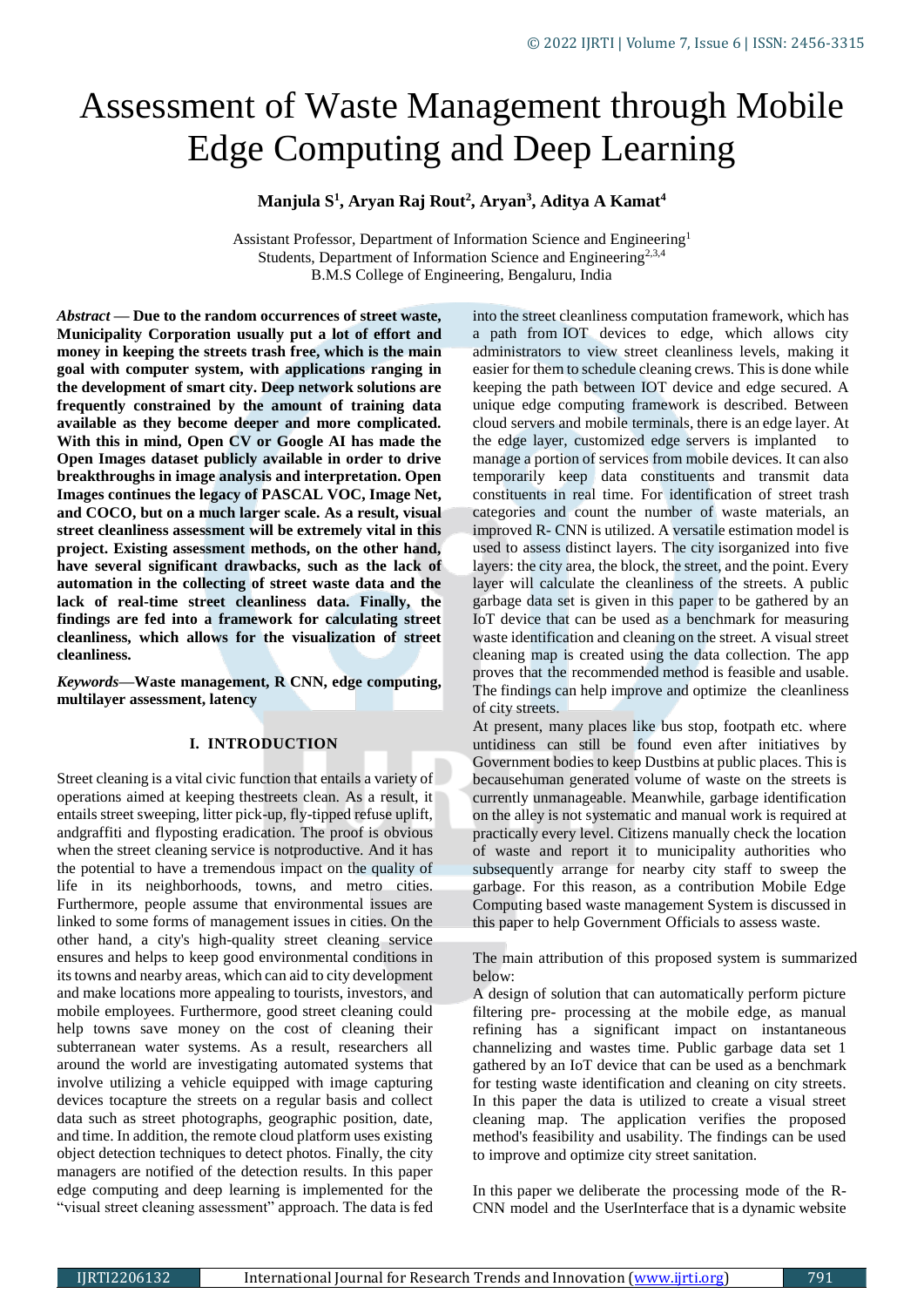created using HTML, CSS, JAVASCRIPT and DJANGO.A quicker Region based Convolutional Neural Network is used to detect garbage categories on the street and count the amount of waste. To assess the different layers, a multilayer assessment approach is applied. The city, thearea, the block, the street, and the point are the five strata in which the city can be organized. The cleanliness of the street will be calculated by each layer. A publicly available

waste data collection 1 that can be used as a baseline for waste detectionand removal on the streets. The application evaluates the offered approach's practicality and usability. The information can be used to assist cities in improving and optimizing street sanitation.

The major job while data collection phase is to collect rubbish and lane photos, which are required by the assessment approach. Edge servers were employed to fulfil two tasks during this stage. The first step is to boost the system's overall performance. When object identification is done at this stage, firstly the data of the photos are entered into the Convolutional Neural Network, and then the dimension of the photos are adjusted to the appropriate proportions.

It is thought that pre-processing picture data in the edge server can improve the efficiency of the system. The improved R-CNN technique is used in this paper to detect street rubbish in this research. The detectionalgorithm is broken down into three sections: designing of network, training of network, andwaste detection on the street.

The rest of the paper is composed of Literature survey in which existing model is discussed and their limitations in context to the updated R-CNN model in this paper. System architecture and the suggested design is given in the next section. Finally, this paper concludes with the Applications and future scope for the novel use of assessment of waste management model through mobile edge computing and deep learning.

## II. **LITERATURE SURVEY**

#### A. SMART CITIES

The creation of smart cities has become the focal point of the entire industry society. To sense and respond, smart cities employ sophisticated methods. Cloud computing and the Internet of Things are being used to manage urban activities. computers and other technology that can help to improve the situation service quality across many spheres of society and the economy. Smart cities, on the other hand, can achieve the goal of lowering expenses and reducing resource usage. Currently, Many researchers throughout the world have conducted numerous studies on smart cities. [16] Zygiaris et al. has given a concept of planning structure for cities converting them to smart alleys. The framework can be used by modern architects to define the smart city concept and apply a modern layout to green, interrelated, open, incorporated, smart, and creative concepts. The framework proposes a strategy to maximize the long-term development of a smart city. The most recent practical application is an examination of smart city planning in large cities. The framework can be used by modern architects to define the smart city concept and apply a modern layout to green,

interrelated, open, incorporated, smart, and creative concepts. The framework proposes a strategy to maximize the long-term development of a smart city. The most recent practical application is an examination of smart city planning in large cities. Corporations also make an effort to invest in research and development. The smart city is the subject of research. Telecommunications in China carried out the smart city development strategy, focused on Smart neighborhood, smart city, and smart home are among the twelve themed applications. Smart food services, smart energy, and smart medical services are all examples of smart technologies. There are several programme to help in solving some issues like parking in cities, pollution of the air and locomotory services. By acquiring, the "Future City" framework seeks to solve issues such as ecosystem degradation and traffic jam. There are no systemized structure for cleanliness in cities.

#### B. MULTI LEVEL ASSESMENT

[8] Mittal et al. gave a alley waste assessment project with the goal of roughly segmenting a pile of waste in photographs. They identify the photographs and divide them into two portions. Whether they contain waste or do not contain garbage, To separate the data, they utilized a CNN (Convolutional Neural Network). In the photograph, there was a garbage-filled area. Furthermore, they make advantage to construct their data collection and get an estimate, by using Bing Image Search API. Their approach relies on segmenting a dataset. There was a pile of waste, yet there were several segmentation problems.

## C. DEEP NEURAL NETWORK

[4]Rad et al presented an automated vision-based application. They collect various types of garbage images from streets and sidewalks using a data acquisition system mounted on the roof of a vehicle. Then they use the OverFeat-GoogLeNet classification detection algorithm, which is based on deep CNN, to train different types of garbage that they label, and finally, they can accurately detect garbage that appears on the street. However, at the moment, they can only detect street garbage and have not conducted an assessment of urban street cleanliness. Santander Municipality's service Methodologies in particular fifty nine indicators have been established for calculating and assessing data on the state of the environment in London. In several aspects of the service the Pearson correlation coefficient values indicate that there is an inverse link between the two variables the values of the street cleanliness index and the frequency of street cleaning. There is a cleanliness services/population density ratio. In conclusion, while scholars are worried about street untidiness, They have not yet implemented smartphone sanitation.

#### D. CITY OPTIMIZATION

[2] Borozdukhin et al. proposed a solution for addressing waste dumping optimization in large cities. The algorithm establishes a mathematical model of dynamic optimal pathways to determine the most time-efficient dynamic route for garbage collecting vehicles, allowing the trucks to spend less time travelling from the waste collecting region to the disposal area. However, the system simply examines garbage collection truck route selection and does not consider the city's cleanliness.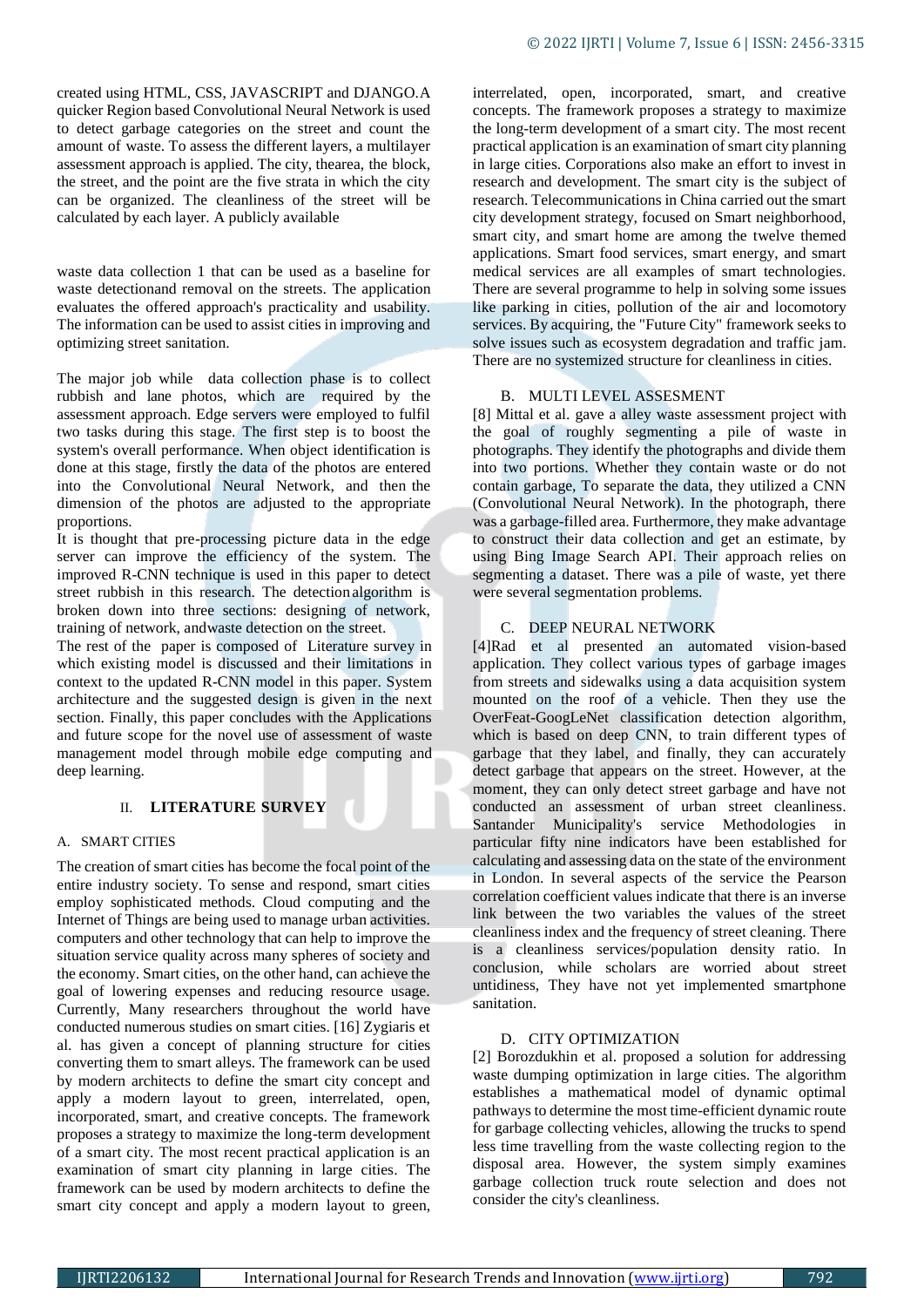## **III. SYSTEM DESIGN**

## SYSTEM ARCHITECTURE

Fig.1. shows the system architecture of our project. Here, the user logs in and uploads the file into a database. The file is processed over the edge using an IPE. Theprocessed file is sent to the admin for taking appropriate measures.

## NETWORK (R-CNN)

The improved R-CNN technique is used to detect alley rubbish in this research. The detectionalgorithm is broken down into three sections: designing of network, training of network, and waste detection on the street.

#### e. OPENCV

OpenCV is a programming library geared mostly at real-time



Fig.1. System Architecture

#### a. UPLOAD IMAGES

The user is the one who uploads the image. An authorized person enters new arrivals into the system, which are then displayed to users. Images with properties can be submitted.

#### b. APPROACH DESCRIPTION

Edge computing can help you save time and money by reducing latency and reserving resources. When compared to typical cloud , the key distinction is that when a big volume of data is created, few services are refined on the edge beforehand. In image recognition, R-CNN is also commonly employed. A novel urban street rubbish detecting system has been devised and a cleanliness assessment technique has been achieved as a resultof the aforesaid effort.

## c. DATA COLLECTION WITH EDGE PROCESSING:

The major job during the data collection stage is to gather trash and alley photos, which are required by the assessment approach. Edge servers were employed to fulfil two tasks during this stage. The first step is to boost the

system's overall performance. When object identification is done at this stage, image is first entered into the Convolutional neural network, and after that the dimension of the photos is adjusted to the appropriate proportions. It is thought that pre-processing picture data in the edge server can reduce the total time of the system.

## d. IMAGE DETECTION USING NEURAL

computer vision. OpenCV is a multi-platform library that may

be used to create instantaneous computer vision application. It is mostly concerned with image processing.

## **IV. RESULT**

A. Skyline analysis of an Image using R-CNN:



Fig.2. Initial Image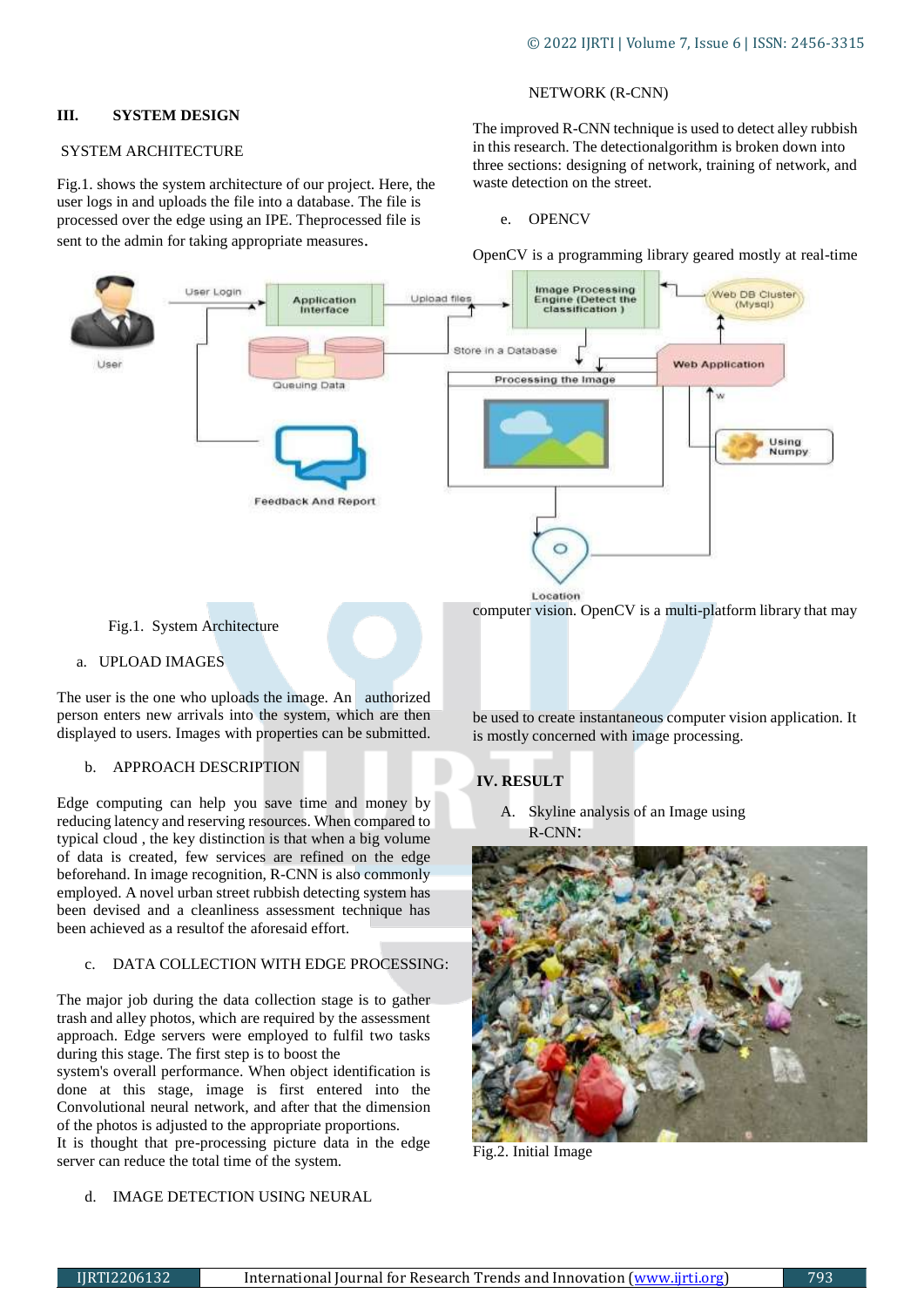

Fig.3. Skyline Image

Here, Object detection is comprising of two distinct tasks: classification and localization. The R-CNN series is built around the concept of region proposals. To locate objects within an image, region proposals are used.

Selective approach is applied for faster computation. Comparatively, R-CNN is faster than regular CNN.

# B. ANALYSIS OF COLLECTED USER DATA:



Finally, administrator can analyze all the data gathered from users and act accordingly to maintain cleanliness in the city.

# **V. CONCLUSION & FUTURE SCOPE**

The development of new technology has resulted in the creation of smart cities in a numberof cities. One of the most pressing issues for smart cities is street cleaning. As a result of combining mobile edge computing and deep learning, this study provides a revolutionary approach to evaluating urban street cleanliness. A graphical street tidiness road map is displayed; such a self-operating method can assist city officials in quickly determining the level of cleanliness of the roadway. Future work could be directed in a variety of directions.'

These instructions are described as follows:

The goal of this project is to create a system that can automatically carry out imagerefining pre-processing at the mobile edge, as manual refining has a negative impact on instantaneous transmission and wastes time.

This model includes data from usual street waste. However, in the uncommon wastedata, the model does not perform a major role. As a result, the Training data must be expanded further to improve the model's accuracy.

# **REFERENCE**

[1] P. Zhang, Q. Zhao, J. Gao, W. Li and J. Lu, "Urban Street Cleanliness Assessment Using Mobile Edge Computing and Deep Learning," in IEEE Access, vol. 7, pp. 63550-63563, 2019,doi: 10.1109/ACCESS.2019.2914270.

[2] A. Borozdukhin, O. Dolinina, and V. Pechenkin, ''Approach to the garbage collection in the 'smart clean city' project,'' in Proc. IEEE 4th Int. Colloq. Inf. Sci. Technol. (CiSt), Oct. 2016, pp. 918–922

[3] S. Dolev, P. Gupta, Y. Li, S. Mehrotra and S. Sharma, "Privacy-Preserving Secret Shared Computations Using MapReduce," in IEEE Transactions on Dependable and Secure Computing, vol. 18, no. 4, pp. 1645-1666, 1 July-Aug. 2021, doi: 10.1109/TDSC.2019.2933844.

[4] M. S. Rad et al., "A computer vision system to localize and classify wastes on the streets,'' in Proc. Int. Conf. Comput. Vis. Syst., Jul. 2017, pp. 195–204

[5] Pedersen, Thomas & Saygin, Yucel & Savas, Erkay. (2007). Secret Sharing vs. Encryption-based Techniques For Privacy Preserving Data Mining 1 .

[6] B. Yang, X. Cao, X. Li, Q. Zhang and L. Qian, "Mobile-Edge-Computing-Based Hierarchical Machine Learning Tasks Distribution for IIoT," in IEEE Internet of Things Journal, vol. 7, no. 3, pp. 2169-2180, March 2020, doi: 10.1109/JIOT.2019.2959035.

[7] J. Chen, S. Chen, Q. Wang, B. Cao, G. Feng and J. Hu, "iRAF: A Deep Reinforcement Learning Approach for Collaborative Mobile Edge Computing IoT Networks," in IEEE Internet of Things Journal, vol. 6, no. 4, pp. 7011- 7024, Aug. 2019, doi: 10.1109/JIOT.2019.2913162.

[8] G. Mittal, K. B. Yagnik, M. Garg, and N. C. Krishnan, ''SpotGarbage: Smartphone app to detect garbage using deep learning,'' in Proc. ACM Int. Joint Conf. Pervas. Ubiquitous Comput., Sep. 2016, pp. 940–945.

[9] Singh, A., Chatterjee, K. & Satapathy, S.C. An edge based hybrid intrusion detection framework for mobile edge computing. Complex Intell. Syst. (2021). <https://doi.org/10.1007/s40747-021-00498-4>

[10] S. J. Lee et al., "IMPACT: Impersonation Attack Detection via Edge Computing Using Deep Autoencoder and Feature Abstraction," in IEEE Access, vol. 8, pp. 65520- 65529, 2020,doi: 10.1109/ACCESS.2020.2985089.